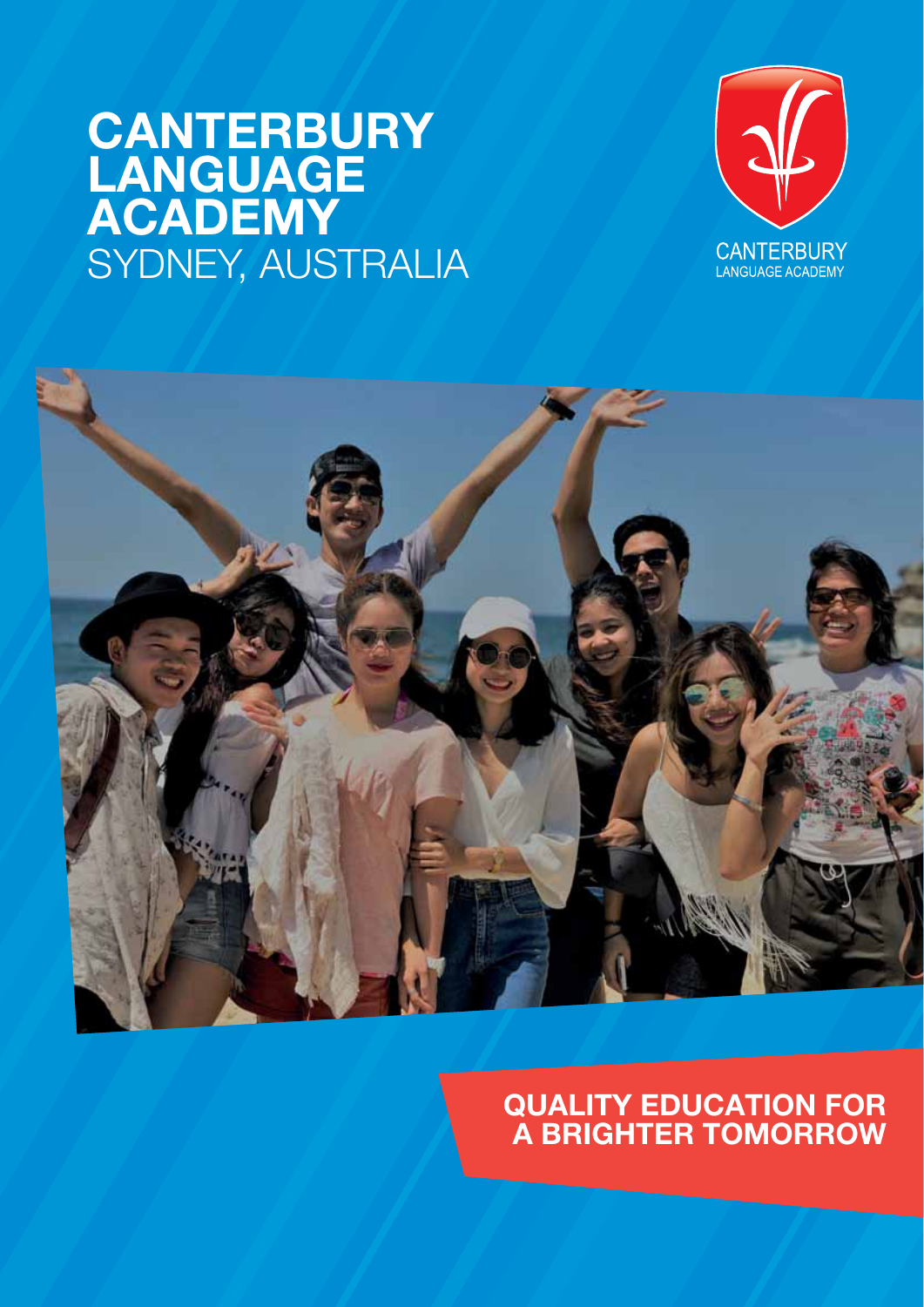

# **WELCOME TO SYDNEY WELCOME TO SYDNEY**

Sydney is more than just the Opera House, Harbour Bridge and beaches. The city receives over 10 million international and domestic visitors each year to enjoy the touristic attractions, the favourable weather and the vibrant lifestyle. That's why Sydney is so popular among tourists and students around the world.

Come to Sydney and explore this amazing city.

### **Some facts about Sydney**

- $\blacksquare$  It is not only English that is spoken in Sydney; Arabic, Cantonese, Mandarin, Greek and Vietnamese are some of the main languages spoken.
- The Sydney Fish Market is the world's 3rd largest fish market.
- Sydney is one of the most multicultural cities in the world. More than 30% of its population were born overseas and more than a half are first or second generation of immigrants.
- $\blacksquare$  Snorkelling, surfing and barbecuing are some of the activities that are a must do at the beaches.
- Sydney combines a modern English language learning environment with work and study opportunities.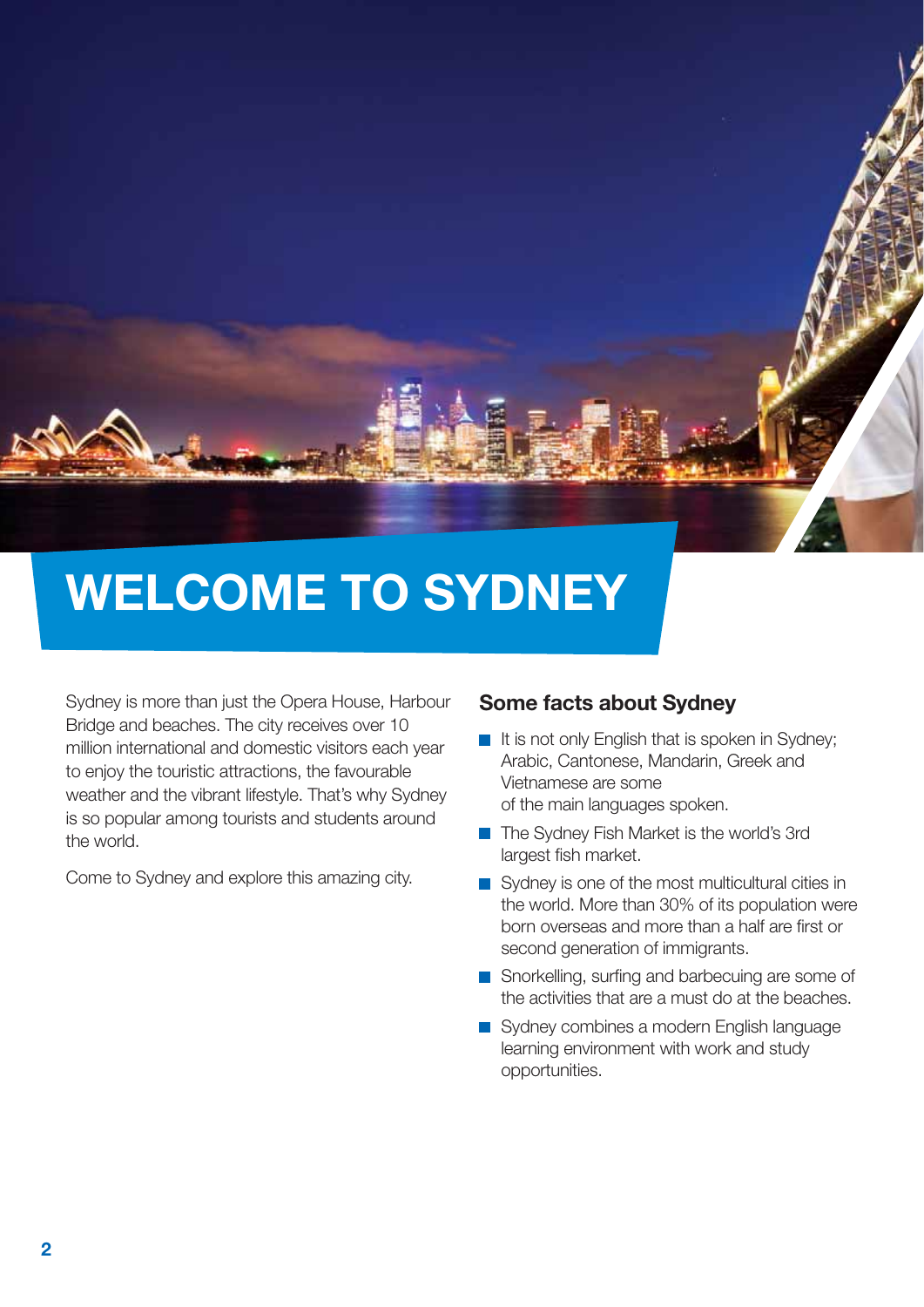

# **ABOUT CLA**

### **Livelong presence in the educational market**

Since 2004, Canterbury Language Academy – CLA has provided professional English language training to thousands of international students from over 30 countries. A proud part of Canterbury Education Group, we are a dynamic and well run English language institution.

Language learning is a complex activity which requires a professional approach. CLA pays special attention to creating a formal learning environment in the school. Over the years, we have established a reputation for excellent standards of teaching, combined with personal care and attention, as well as a truly warm and friendly atmosphere, all at sensible prices.

### **Location**

Our campus is conveniently located near Central railway station and at a short distance from many famous tourist attractions such as the Queen Victoria Building, the Sydney Opera House and the Harbour Bridge.

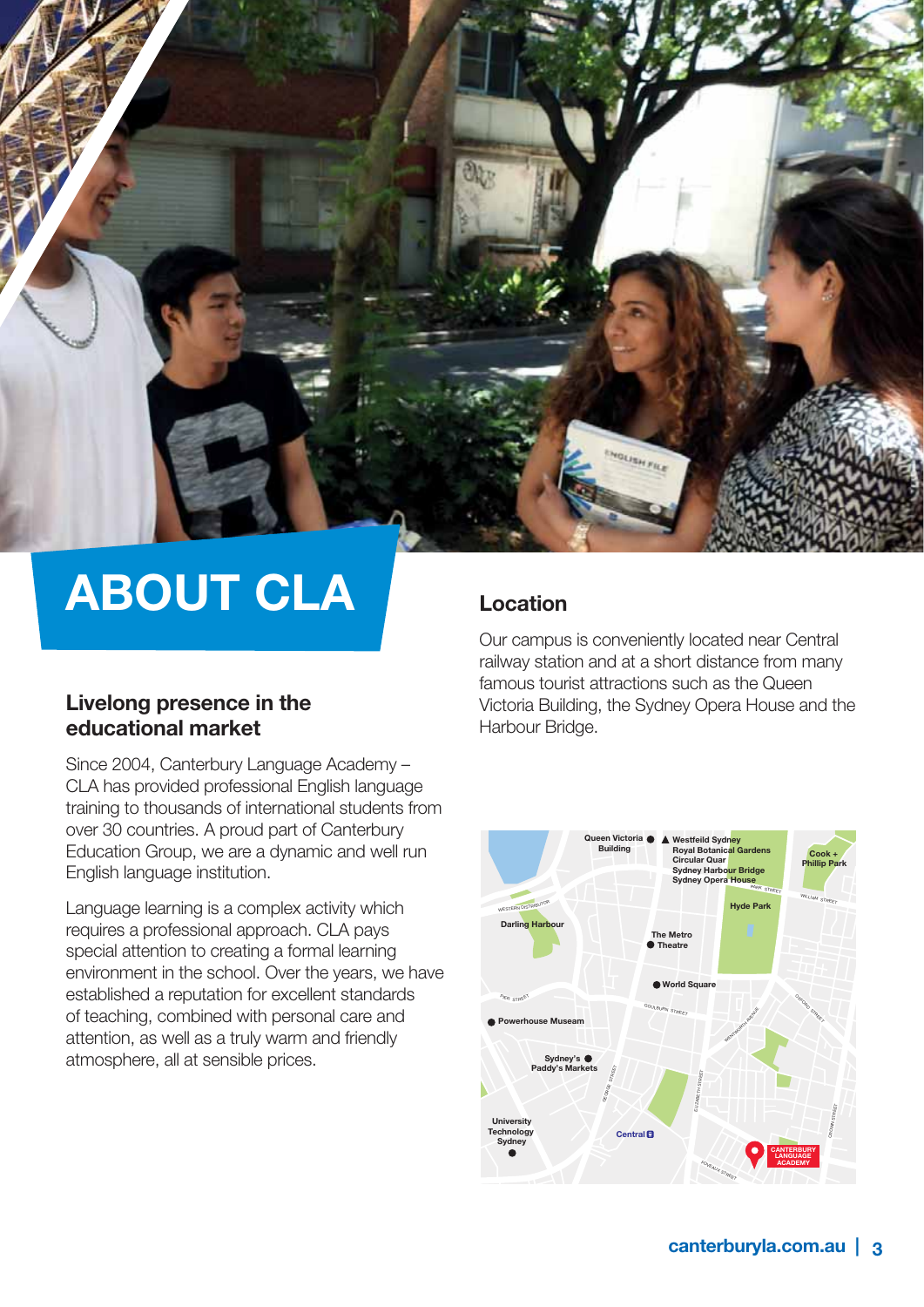

# **WHY CLA?** 4 Convenient Accommodation

### **1 Quality Courses**

CLA offers a range of modern courses. You can take any combination you wish, depending on your interests, language goals, language level and schedule. Classes start

every Monday, giving students great flexibility in planning their programs.

## **2 Excellent Teachers**

Our English language teachers are not only experienced and highly qualified, but are very dedicated to providing students with the best education they can whilst allowing students to experience the typical Australian culture.

### **3 Student Services**

Our Student Services department is dedicated to ensuring that every student has a safe and enjoyable stay in Australia. We have staff members available for counselling who speak a variety of languages. If there are difficulties initially, translators are available to help students settle into a natural rhythm as quickly as possible.

Our host families are carefully selected after being screened, visited and interviewed to ensure that they provide comfortable, caring, clean and safe homestay environments. CLA has a very close business relationship with its homestay provider, so if any issue arises – it can be dealt with almost immediately.

### **5 Interesting and Memorable Activities**

Our social activities give students an opportunity to practice English in real situations, experience Australian culture and make many new friends from around the world.

### **6 CLA Helps You**

- Speak and understand English better by communicating correctly and fluently
- Sound more like a native speaker through accent reduction and pronunciation techniques
- **Improve your grammar, reading comprehension,** listening, writing and note-taking skills
- **Learn English and the vocabulary used on an** everyday basis in Australia
- $\blacksquare$  Build self-confidence while speaking in front of your peers
- **Prepare for further studies in Australia**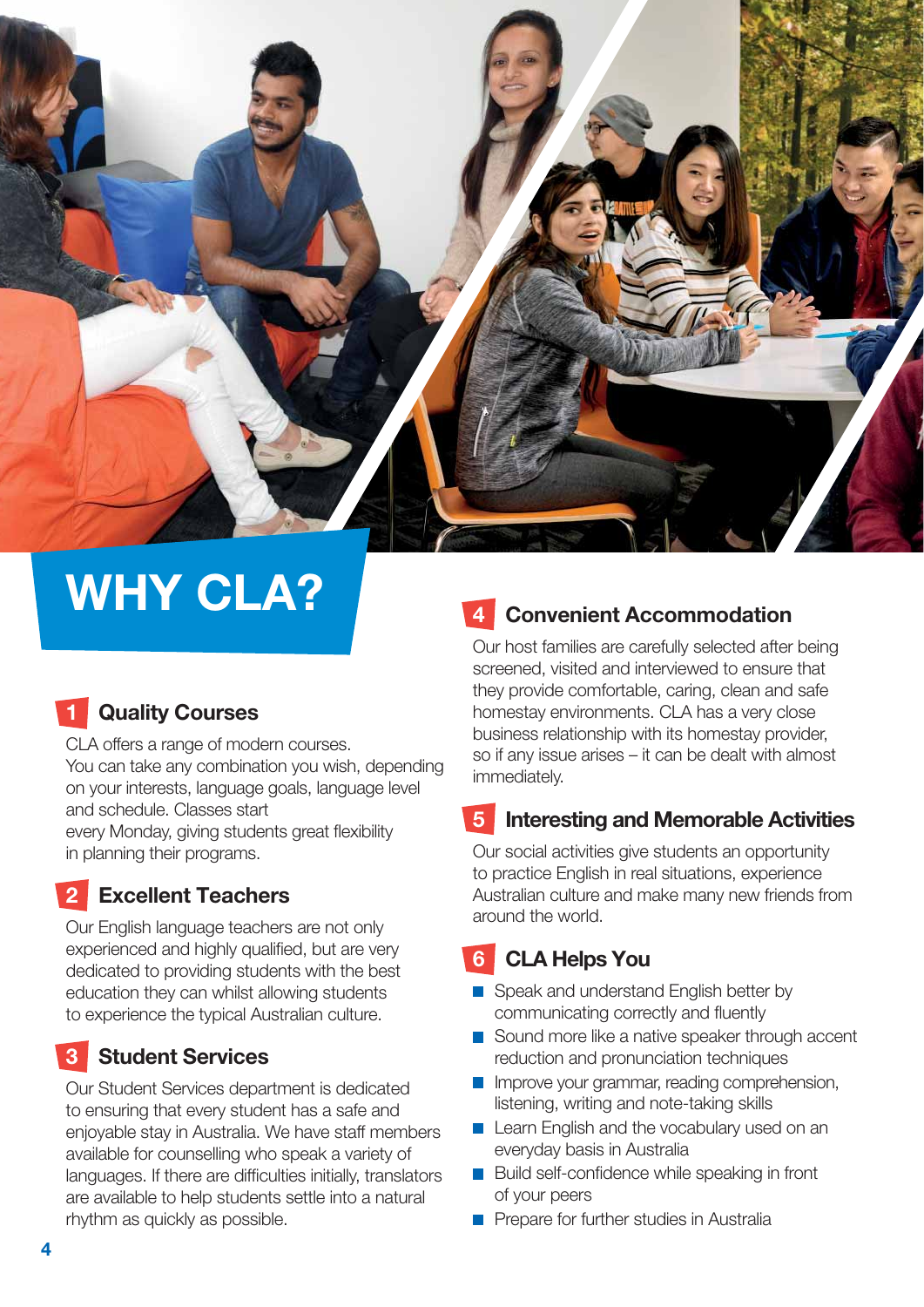

# **CLA CURRICULUM**

CLA offers a range of English courses: General English, Advanced English for Academic Study (EAP), and IELTS preparation. Our courses are prepared to suit every need of learning, taking into account different educational backgrounds and the various learning styles of students. The delivery of our programs emphasises adult learning styles using the latest English Language course books and teaching techniques.

The course delivery methods include classroom instruction, computer assisted learning, group projects, class presentations, discussions and selfpaced learning.

### **Timetables**

| <b>FULL TIME DAY CLASSES</b>            |                          |
|-----------------------------------------|--------------------------|
| <b>TIME</b>                             | <b>MONDAY - THURSDAY</b> |
| $9:00 - 10:30$ am (1.5hrs - 90mins)     | Session 1                |
| $10:30 - 10:45$ am                      | <b>BRFAK</b>             |
| 10:45am $-$ 12:15pm (1.5hrs $-$ 90mins) | Session 2                |
| $12:15 - 1:00$ pm                       | <b>BREAK</b>             |
| $1:00 - 3:00$ pm (2hrs - 120mins)       | Session 3                |

| <b>EVENING CLASSES FOR ENGLISH COURSES*</b> |                 |
|---------------------------------------------|-----------------|
| TIME.                                       | MONDAY - FRIDAY |
| $4:30 - 6:30$ pm (2hrs $- 120$ mins)        | Session 1       |
| $6:30 - 6:45$ pm                            | <b>BREAK</b>    |
| $6:45 - 8:45$ pm (2hrs - 120mins)           | Session 2       |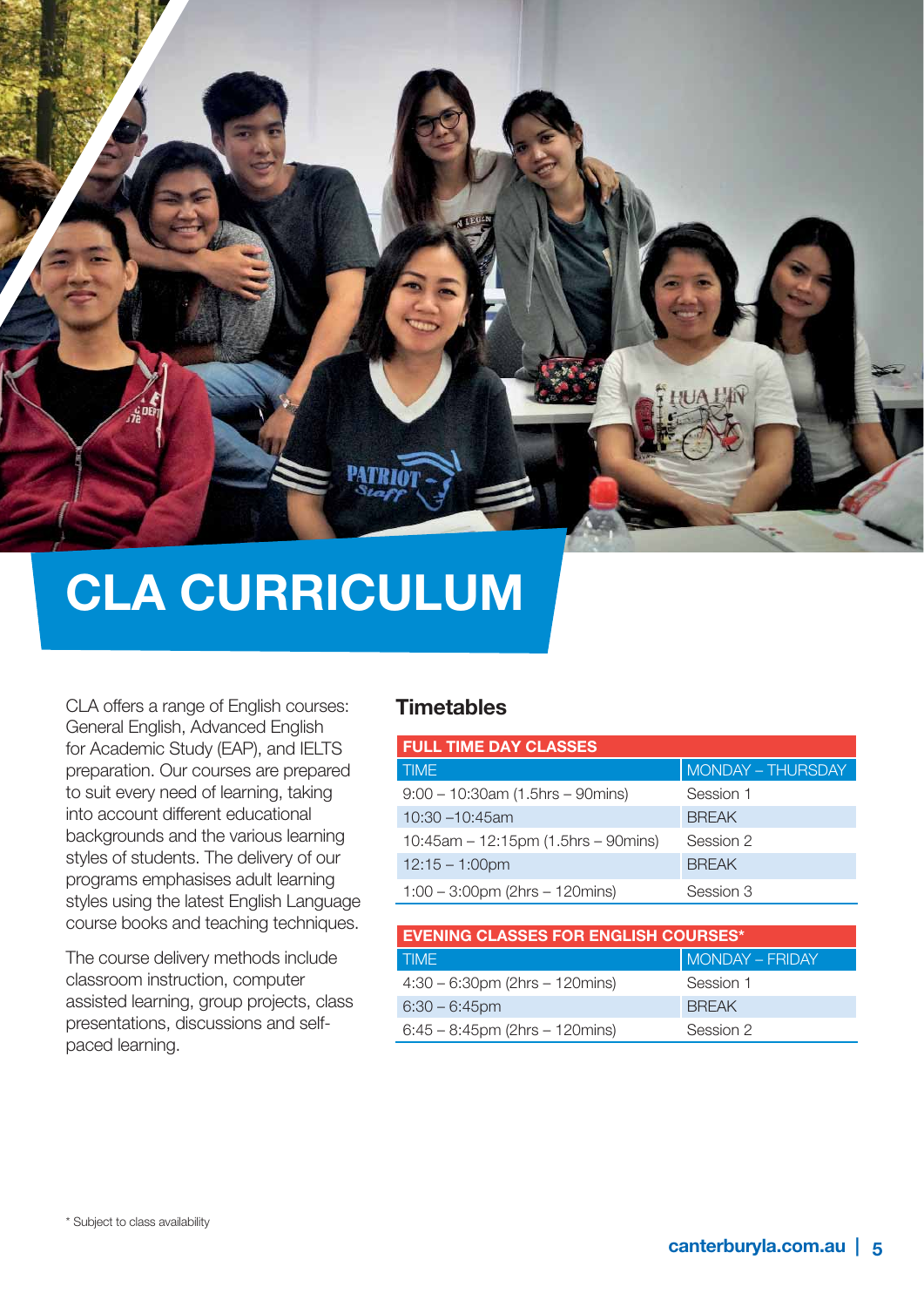

# **GENERAL ENGLISH**  (ELEMENTARY TO ADVANCED)

CRICOS Code: 073622k

CLA's General English program is the perfect preparation for students who wish to improve their all-around language skills. With a strong focus on the four core skills of Listening, Reading, Writing and Speaking. General English students will find their English improving quickly.

There are no requirements for entry to this course. Students will be tested on arrival and placed in the level which is most suitable for their current proficiency.

Students can begin their course on Monday and the 5 levels are offered in 10 week blocks. Students receive 20 hours of face to face lessons and an optional 5 hours of self-study on campus. Students complete homework, participate in class projects and have their progress continuously monitored by the teacher. Every five weeks, students undergo an assessment and then receive a written report with feedback.

There are 5 levels of General English classes from Elementary to Advanced.

Our students receive individual attention from highly qualified staff and are given the opportunity to improve their English in small, personal groups in a caring, family-like study environment.

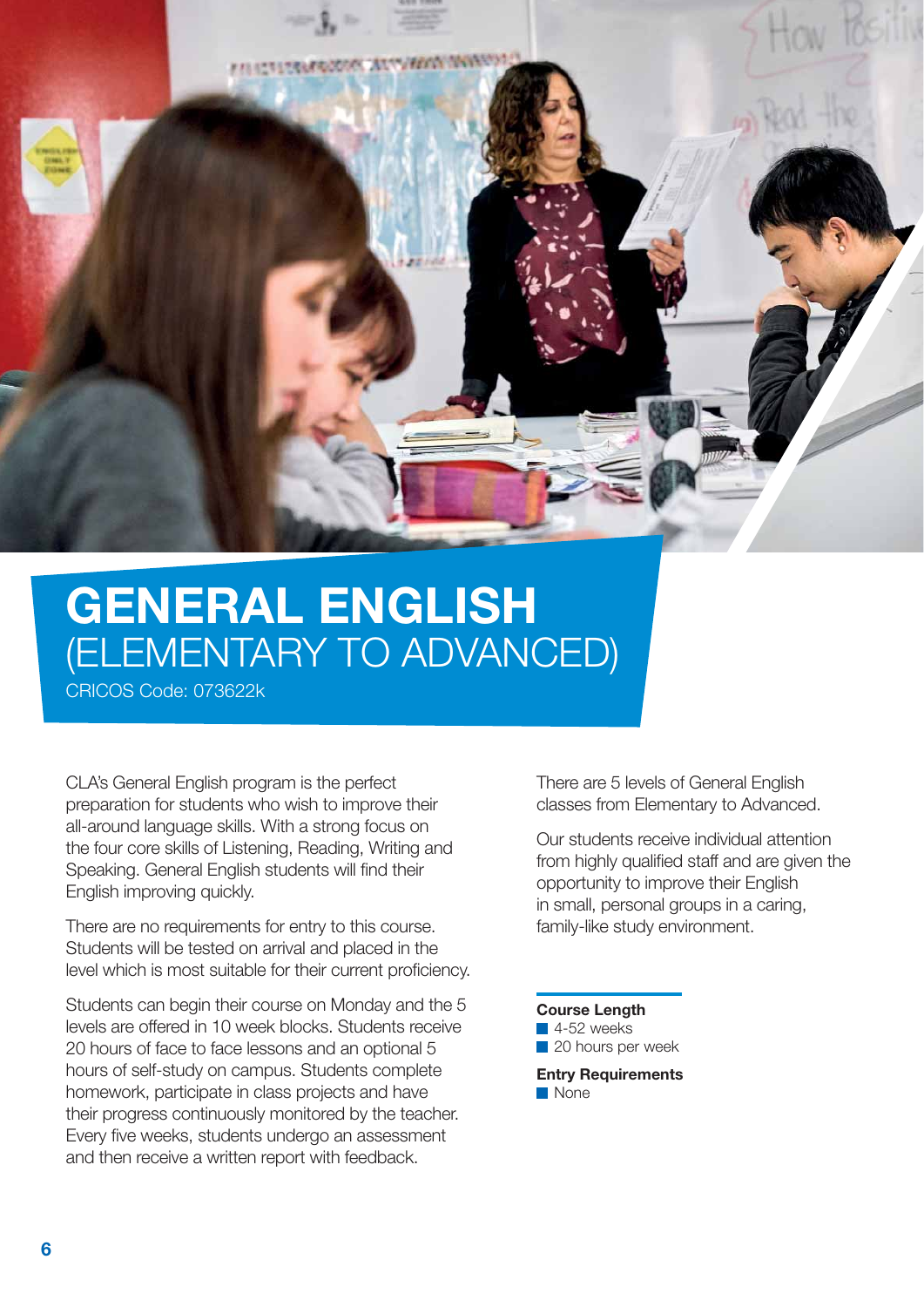

# **ADVANCED ENGLISH FOR ACADEMIC STUDY**  (EAP PRELIMINARY, EAP 1, EAP 2, EAP 3)

CRICOS Code: 052248A

CLA's Advanced English for Academic Study (EAP) program is designed to prepare international students for further study at university or college in Australia.

The student will learn skills in listening, note-taking, seminar participation, researching, essay writing and academic reading. Students are provided with course materials especially designed to address the English Language skills required for Academic study at university level.

With a strong research and project focus, the course aims to develop students' English language skills within the Australian cultural context.

Students receive 20 hours face to face teaching weekly and are expected to spend an additional five hours per week in self-access learning in the CLA Learning Centre where English teachers are on hand to help.

Each level places emphasis on the development and practice of Study Skills including:

- Academic Reading
- **Listening and Note Taking**
- **Library and Research skills**
- **Academic Vocabulary Extension**

### **Course Length**

 $10-40$  weeks 20 hours per week

**Entry Requirements**

**Intermediate-Upper Intermediate GE**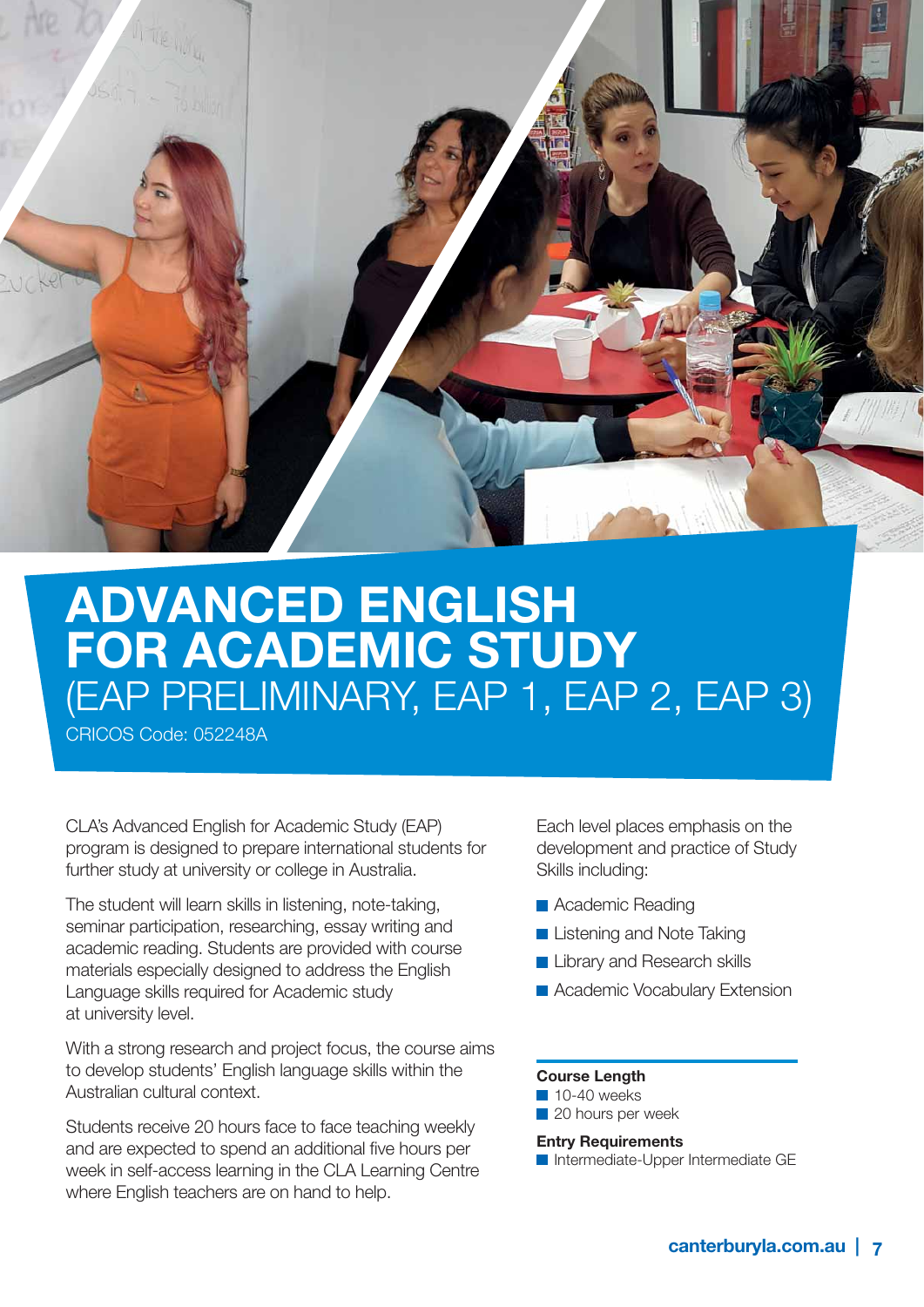

# **IELTS PREPARATION\***

CRICOS Code: 055132M

IELTS preparation is a specialist course which is designed to prepare students for the International English Language Testing System (IELTS). The IELTS test is an internationally recognised tertiary entry English language qualification.

Students should already have obtained an intermediate level of English to be accepted for this course. All students will be tested before entry. Students receive 20 hours of face to face teaching weekly.

At the completion of CLA IELTS preparation course, the student will have developed strategies and skills required to deal with the variety of task types encountered in the Listening, Reading, Writing and Speaking modules of the test. Students will become familiar with the test format and procedures and will have increased confidence in understanding IELTS.



**Intermediate level of English** 

\* Subject to class availability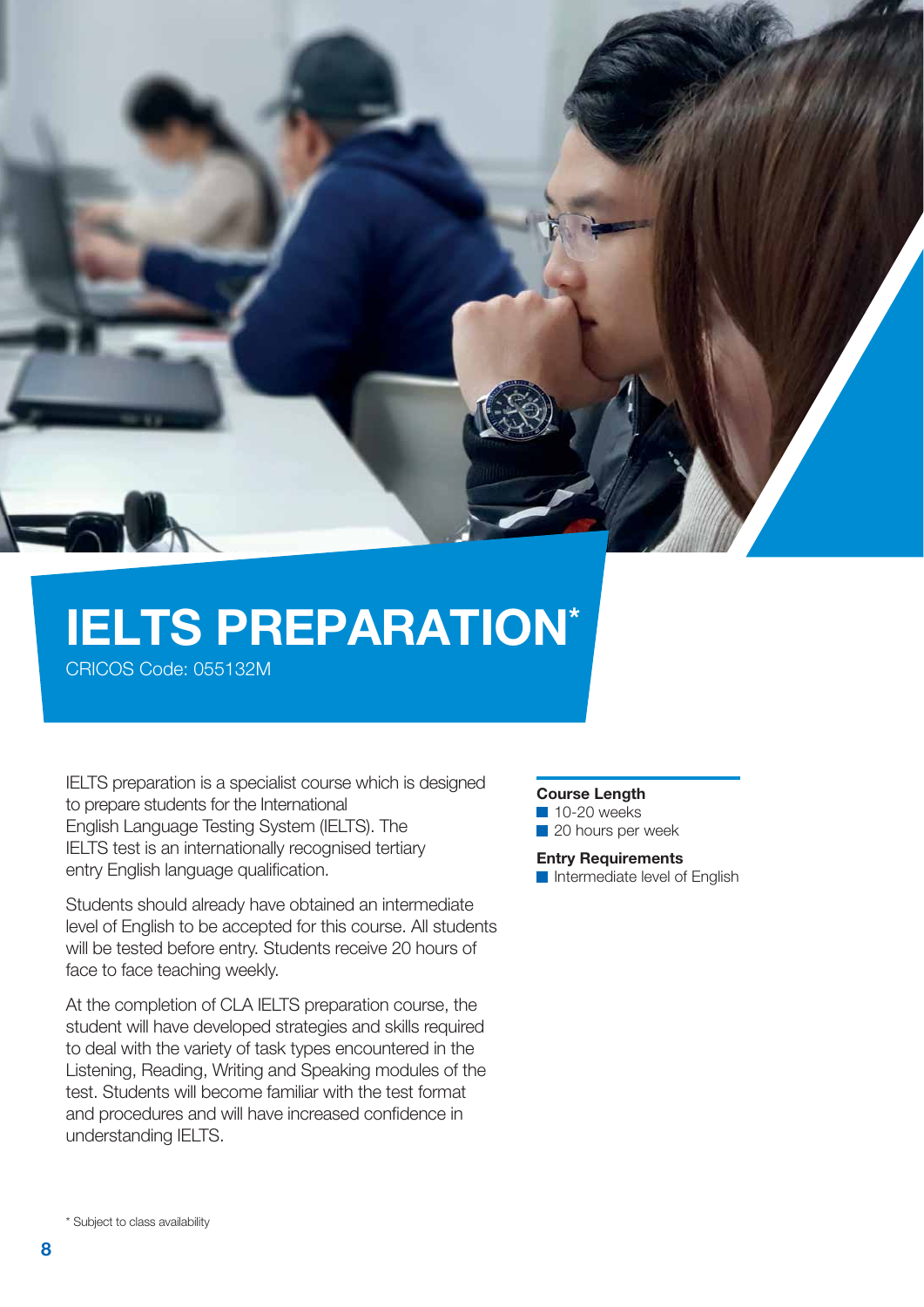# **GENERAL INFORMATION FOR PROSPECTIVE STUDENTS**

### **ACCOMMODATION AND AIRPORT PICK-UP**

Canterbury Language Academy (CLA) can assist to arrange the following types of accommodation. Costs upon request for the following:

- $\blacksquare$  Homestay Living with an Australian Family (approx. \$270 per week). Placement fees approximately \$195.
- Room Only Single/share room
- Hostel Single or shared rooms, some provide meals
- $\blacksquare$  Hotel or Motel Range of rooms and services
- $\blacksquare$  Airport Pick Up A representative from Canterbury Language Academy will meet you at Sydney airport and will take you to your accommodation. Cost: \$120 per person (single). Note: Prices are subject to change.

Please note request for accommodation assistance/ airport pick up must be made well in advance of arrival to Australia. Payment is between the student and the accommodation/airport pick up company. Please do not make payments to CLA for this service.

### **TERMS AND CONDITIONS**

### **Code of Conduct**

A study place has been offered in accordance with the requirements of the Australian Education Council Code of Conduct relating to the provision of education services to overseas students and Education Services for Overseas Students (Registration of providers and Financial Regulation) Act 1991.

### **Overseas Student Health Cover**

All international students are required to pay Overseas Student Health Cover (OSHC) and for parties included in their application before being issued with a visa. This insurance must be maintained throughout the student's stay in Australia. Canterbury Language Academy (CLA) works with Medibank Private - for further information on fees and charges please contact CLA reception on +61 2 9699 4588.

### **Visa Requirements – Attendance and Academic Progress**

Students are required to maintain satisfactory attendance which is 80% or more to meet with the Department of Home Affairs (DOHA). regulations. As per requirements of the National Code of Practice, all international students must undertake a full-time study load which is 20 contact hours per week.

### **Class availability**

\*Evening classes, PRON-COM and IELTS Preparation programs are subject to minimum enrolment numbers program are subject to minimum enrolment numbers.

### **Protection of Fees**

As a member of the Australian Council for Private Education and Training (ACPET), CLA adheres to the Tuition Protection Service (TPS). This assurance scheme ensures that if any Australian institute is unable to offer a course for any reason, the student will be offered enrolment in anther institute operated by an ACPET member.

### **Change of Conditions**

CLA reserves the right to change its fees, conditions, course times or course commencement dates at any time without notice.

#### **Change of Address**

As per Australian immigration laws it is mandatory to report change of contact details within 7 days. Students can fill a Change of Contact Details form with CLA reception.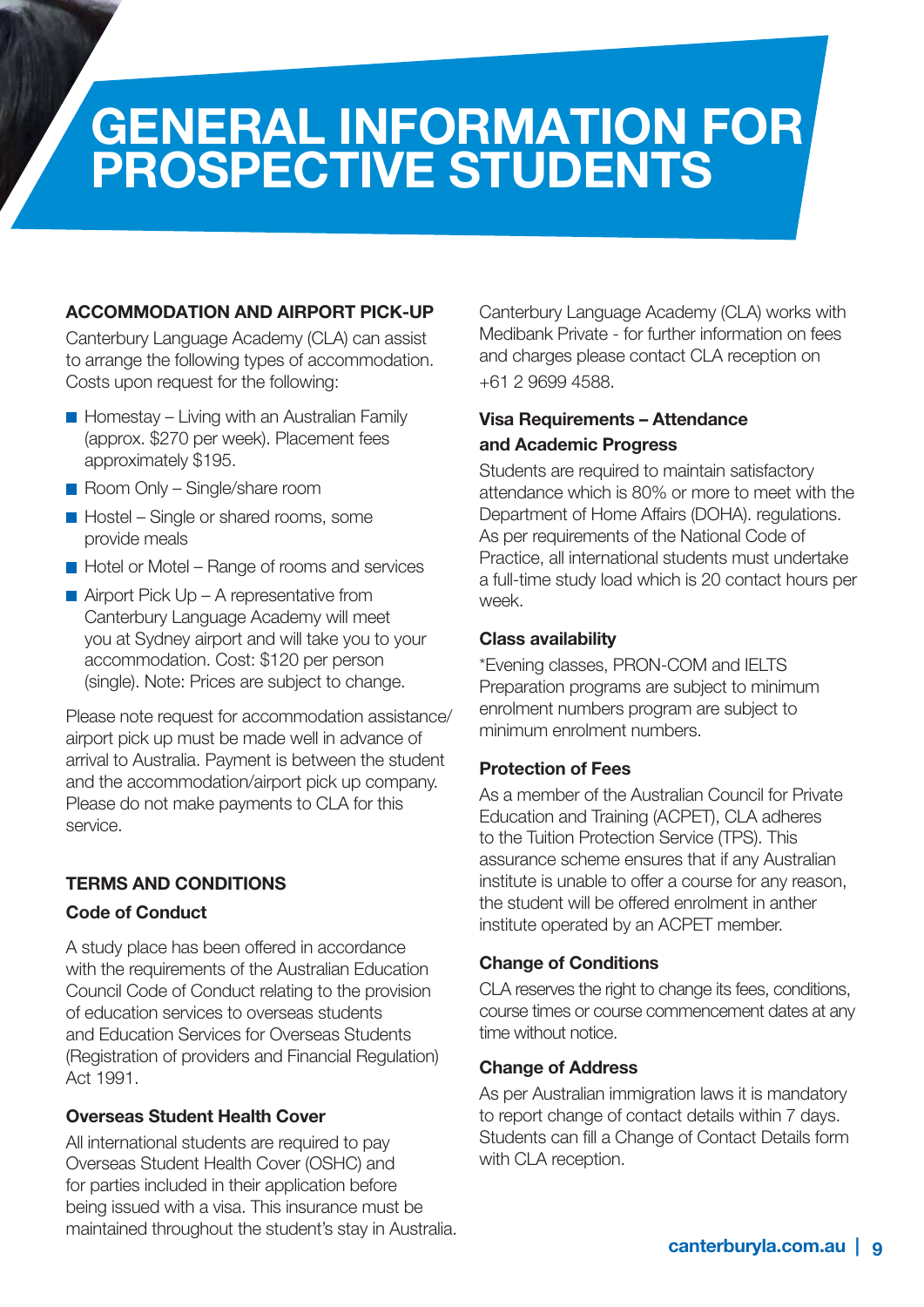### **Refund Policy**

As per ESOS Act 2000 and the ESOS Regulations 2001, a student will be given a full refund if CLA is unable to offer the course.

**Visa Refusal** - Application fees (\$150) is not refundable and copy of the visa rejection notification from the Department of Home Affairs (DOHA) and the official CLA receipt is required

#### ■ Tuition fees, Overseas Student Health Cover **are refundable where:**

- CLA is advised of the cancellation 28 days or more before the course starts
- **Australia High Commission rejects a visa** application
- Requests for refund must be made in writing
- CLA will send the funds to the applicant unless otherwise instructed and authorised in writing
- $\blacksquare$  Tuition fees is not transferrable to any other institution or student but may be transferable to other courses at CLA
- If a student withdraws from the course once it has commenced, no refund of fees is given
- **If a student has given misleading information** to CLA, a CLA approved agent and/or any Commonwealth agency of Australia, no refund will be given.
- **Under compassionate circumstances such as** bereavement (e.g. death of family member) CLA will make decision of refund on student's fees.
- All refunds will be payable in Australian Dollars. CLA will forward the refund to the applicant's country of origin unless otherwise authorised in writing and in special circumstances.
- CLA will give the student a refund statement that explains how the amount has been worked out. Refunds are processed within approximately 4 weeks of receiving the request form.
- In the event CLA defaults, students are protected by the provisions of the ESOS Act 2000, ESOS Regulations 2001 and the Tuition Protection Scheme 2012
- $\blacksquare$  A student dissatisfied with the refund decision handed down by CLA has the right to pursue other legal remedies, which includes independent complaints and appeal handling services provided by a mediation company appointed by CLA.
- This agreement does not remove the right to take further action under Australia's consumer protection laws.

Students will be advised of this policy before any payment is made to CLA. CLA will not accept any payment from an overseas student or intending overseas student unless the student has received a copy of this refund agreement.

#### **Living Expenses**

CLA estimates the cost of living for international students is approximately AUD\$20,290 per year for the main student, plus 35% for each family dependent. For the most up to date information please visit the Department of Home Affairs - http:// www.homeaffairs.gov.au/

### **School Aged Dependents**

Students are advised to make adequate arrangements for any school aged dependents accompanying them to Australia for more than a period of three (3) months. Dependents will be charged full school fees in public or private schools.

#### **Change of Provider**

Students on a student visa are not permitted to change their primary provider for the first six  $(6)$ months if the course duration is equal to or exceeds 6 months. Students are not permitted to change their primary provider for the entire course duration if this duration is less than six (6) months. CLA may release a student in exceptional circumstances but this must be approved by the Director of Studies or the Campus Director.

### **Use of Personal Information**

The information provided by the student may be disclosed to the Commonwealth and State Government agencies or to the Fund Manager of the ESOS Assurance Fund as required under the ESOS Act and National Code of Practice for providers of Education and Training to Overseas Students. Students may only copy materials in accordance with the Copyright Act 1968. The Act also applies to information published on the Internet. The Act requires copyright royalty payments for the reproduction of a considerable amount of published material, notably books. For study and research purposes students can copy 10% or one chapter of a book or one article per issue of a journal. Students must comply with licenses for the use of intellectual property, including software. All software loaded onto CLA's computers or provided by CLA are licensed and there is no permission to copy software unless permitted by CLA. If you need further information about your copyright obligations, please contact the Director of Studies (DOS) or see the Australian Copyright Council website – http://www.copyright.org.au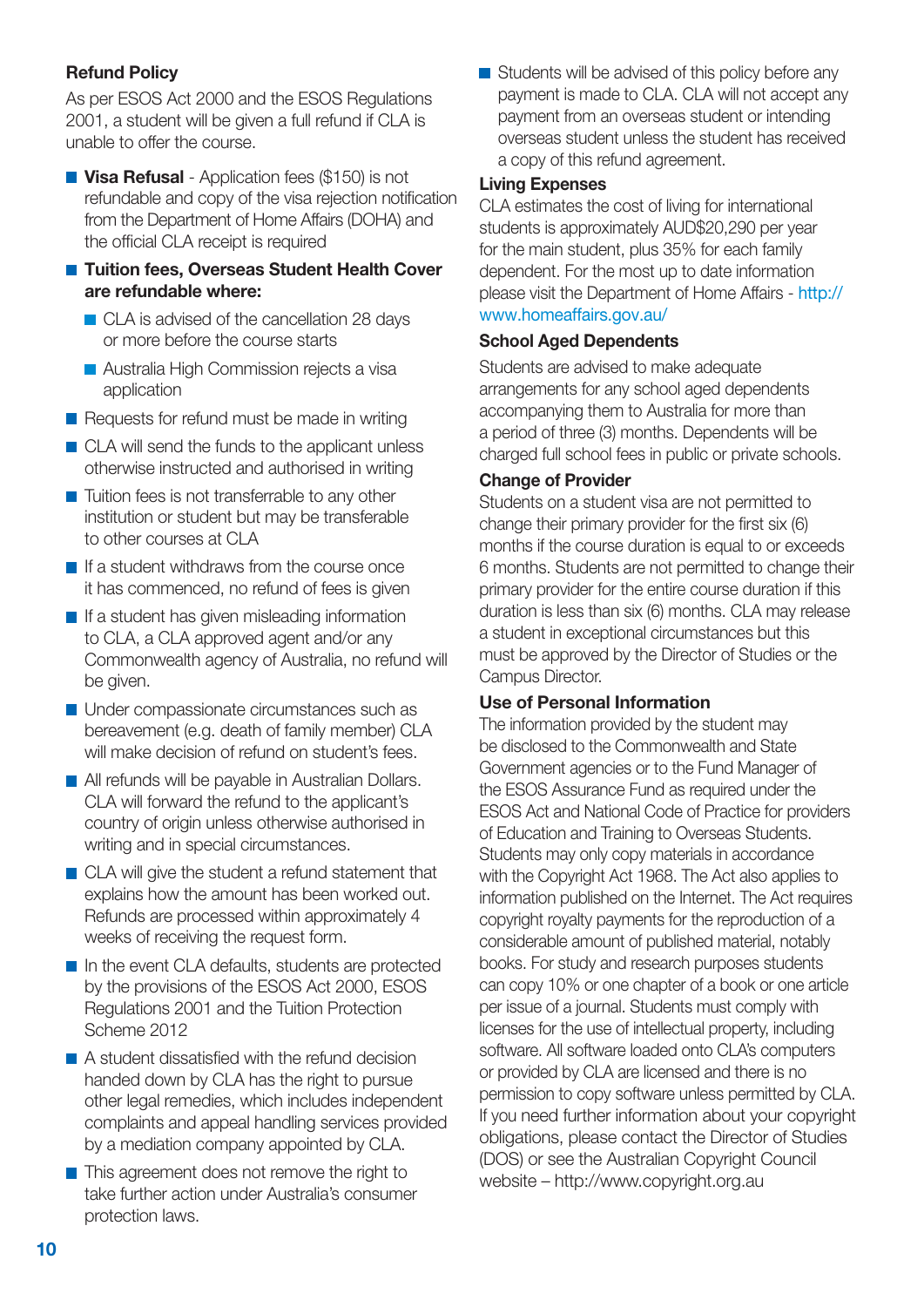